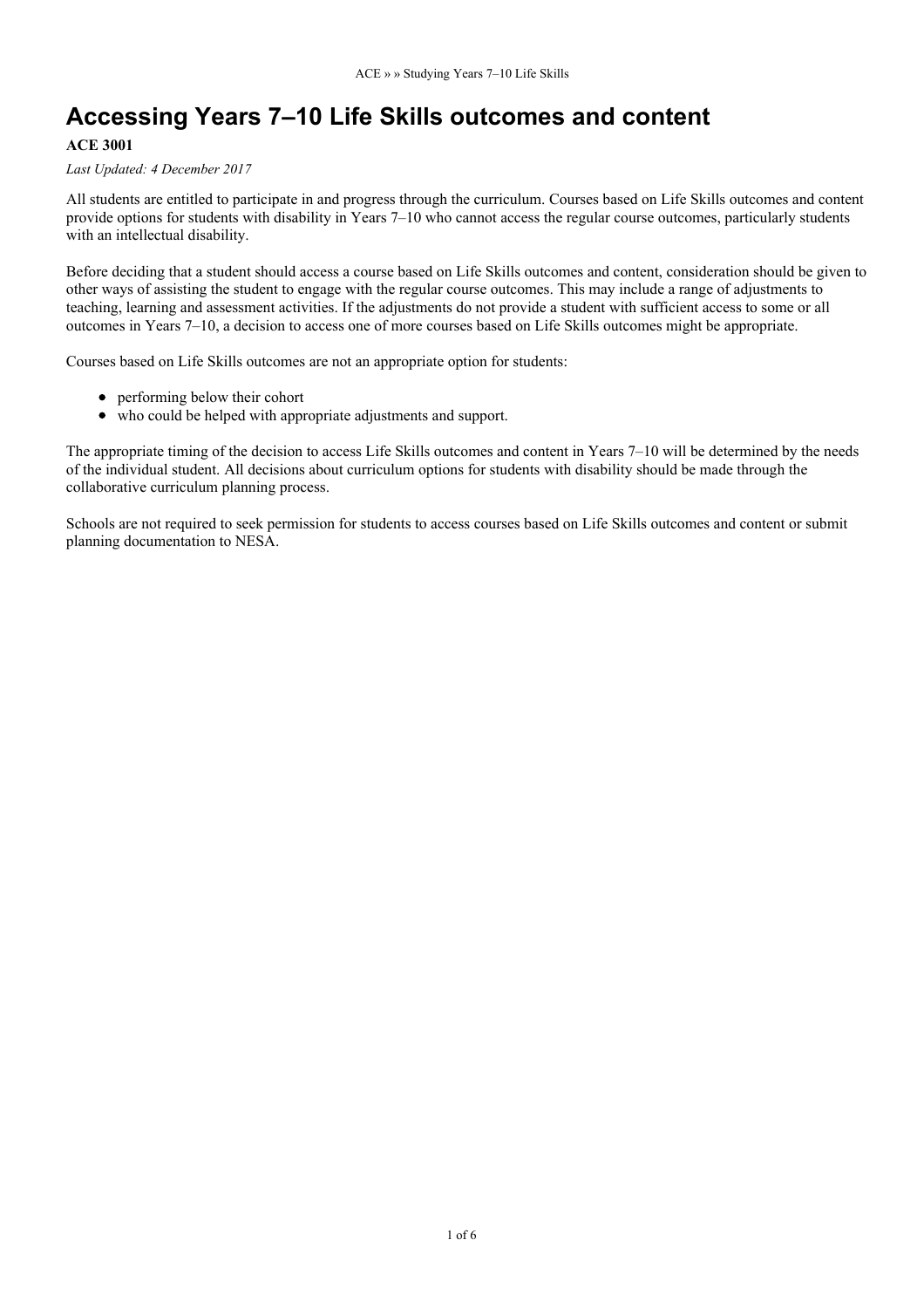# **Record of School Achievement – entry procedures for Stage 5 courses based on Life Skills outcomes and content**

**ACE 3002**

*Last Updated: 4 December 2017*

### **Entry procedures**

Where a school has a student undertaking a Stage 5 course based on Life Skills outcomes and content, the school informs NESA through the submission of entries on Schools Online when the student is in Year 10.

When entering students who are undertaking courses based on Life Skills outcomes and content, principals are certifying that the student is eligible and the decision is the result of a collaborative curriculum planning process.

Schools should ensure that the student's entry reflects their fulfilment of mandatory study requirements in each KLA. Any mandatory ungraded courses that have been satisfactorily completed will need to be added to the Record of School Achievement entry through Schools Online.

Students may not access both regular outcomes and content and Life Skills outcomes and content from the same syllabus. For example, a student may not study both Science Stage 5 and Science Life Skills.

### **Supplementing courses from additional syllabuses**

For some students with disability, schools may need to draw on selected Life Skills outcomes and content from additional syllabus(es) to supplement or replace those from the syllabus on which the course is predominantly based. In this situation, the student should be entered for the course from which the outcomes and content are predominantly drawn. The Life Skills outcomes achieved from additional syllabus(es) are reported through the Profile of Student Achievement.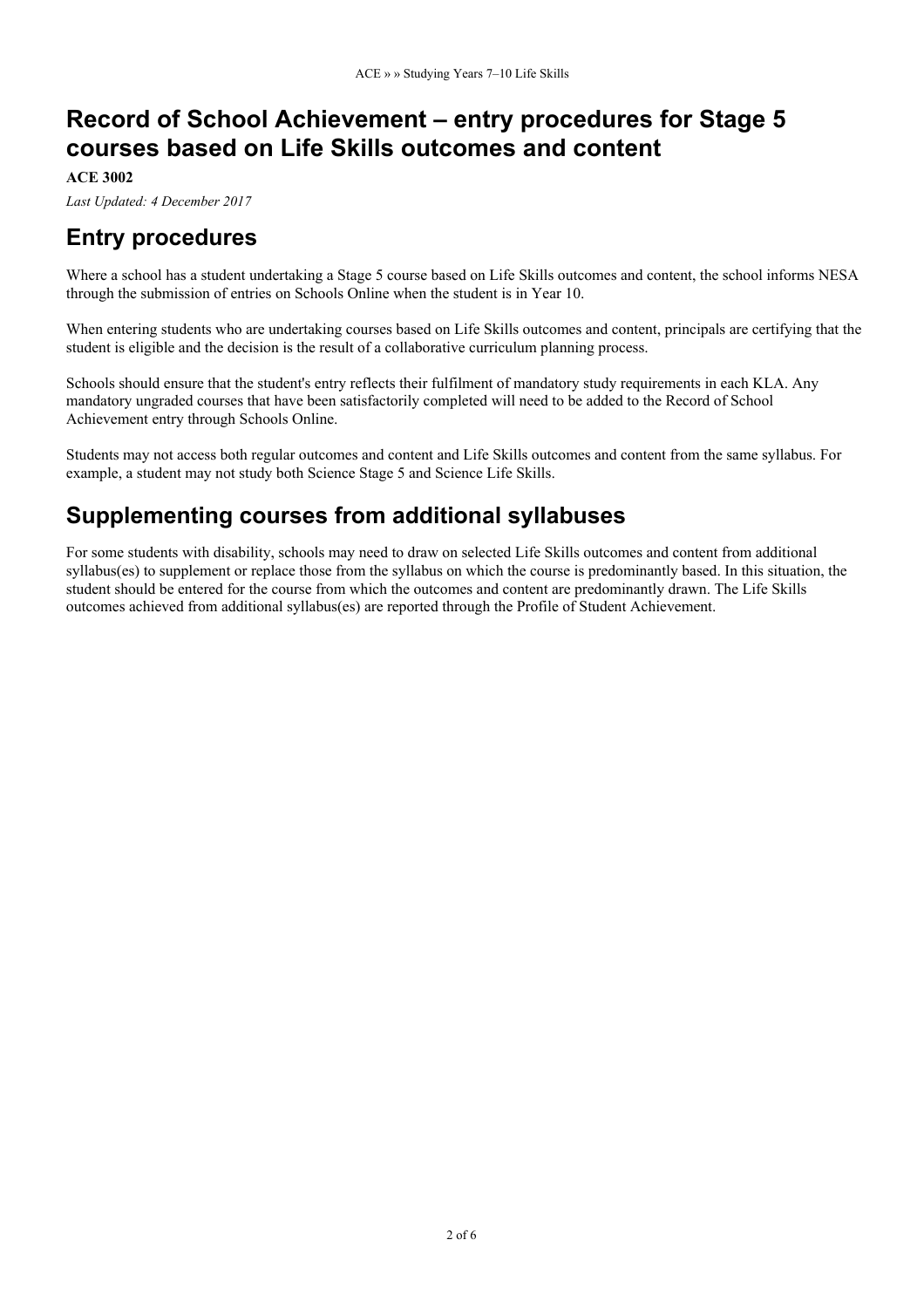## **Record of School Achievement requirements for students undertaking Years 7–10 courses based on Life Skills outcomes and content**

**ACE 3003**

*Last Updated: 4 December 2017*

### **Mandatory curriculum requirements for students undertaking courses based on Life Skills outcomes and content in Years 7–10**

Students are able to satisfy the mandatory curriculum requirements for the Record of School Achievement (RoSA) in individual key learning areas (KLAs) by completing courses based on Life Skills outcomes and content.

Students can meet the mandatory curriculum requirements requirements by accessing one or more courses based on Life Skills outcomes and content at any time during Years 7–10. The appropriate timing of the decision to access Life Skills outcomes and content is guided by the needs of the student and the collaborative curriculum planning process.

To be eligible for the RoSA, students must meet the mandatory curriculum requirements in each KLA. The KLAs are English; Mathematics; Science; Human Society and Its Environment; Technological and Applied Studies (Technologies); Creative Arts; Personal Development, Health and Physical Education; Languages other than English.

### **Time allocation for courses**

When programming courses based on Life Skills outcomes and content, all indicative hour requirements should be met. This will ensure the courses are credentialled on the RoSA. The indicative hour requirements for courses based on Life Skills outcomes and content in Years 7–10 are the same as the mandatory curriculum requirements.

In some cases it may be necessary to vary the time allocated by increasing the number of hours of study for a course. When considering whether an increase in time is necessary, schools should ensure that indicative hour requirements across the KLAs are met.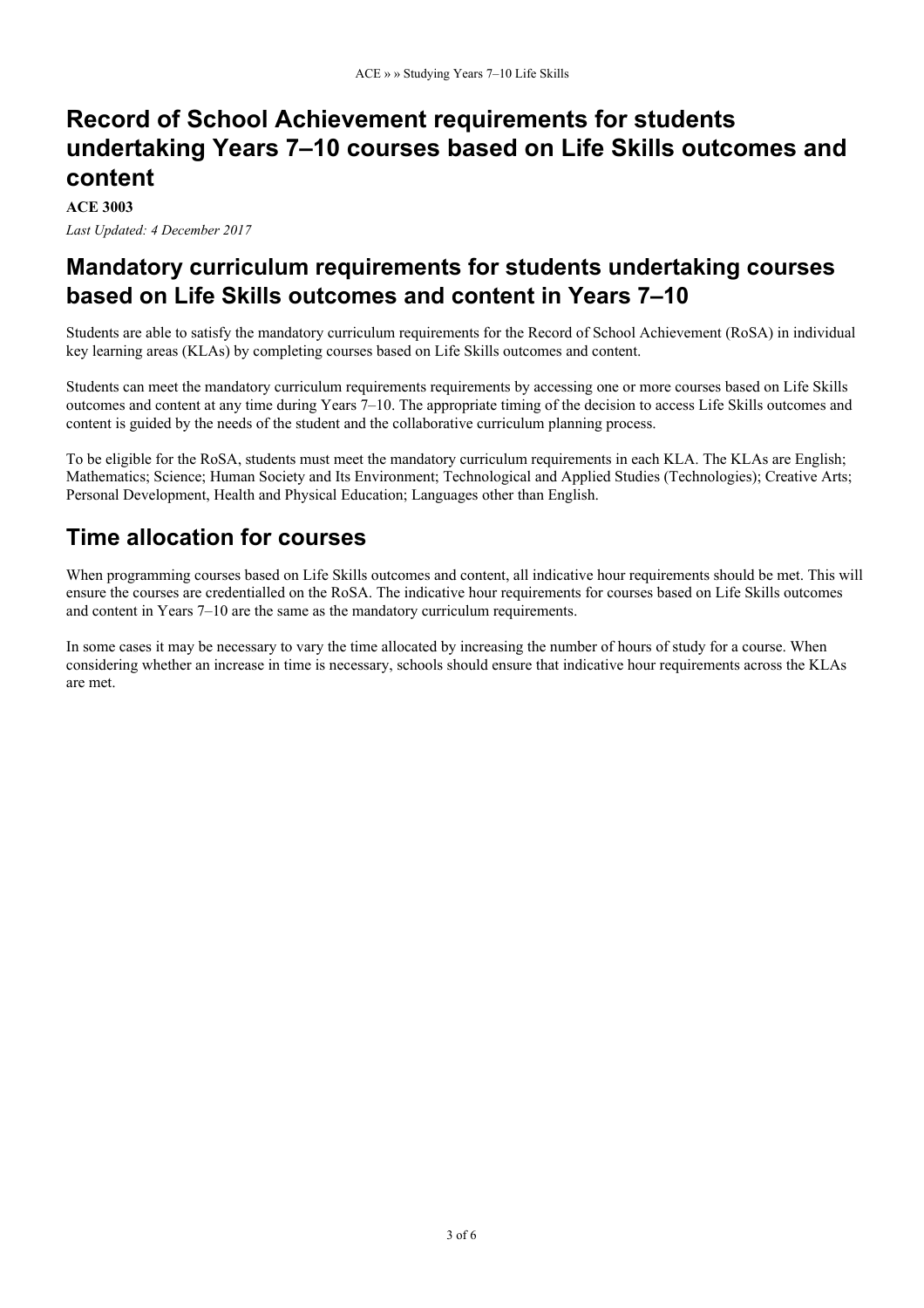# **Satisfactory completion of a course based on Life Skills outcomes and content**

### **ACE 3008**

#### *Last Updated: 29 March 2019*

The course completion criteria for courses of study that include Life Skills outcomes and content are the same as those for all Board Developed and Board Endorsed Courses.

A student is considered to have satisfactorily completed a course if, in the principal's view, there is sufficient evidence that the student has:

- 1. followed the course developed or endorsed by NESA;
- 2. applied themselves with diligence and sustained effort to the set tasks and experiences provided in the course by the school; and
- 3. achieved some or all of the course outcomes.

NESA does not set a minimum attendance for the satisfactory completion of a course. The principal may determine that, as a result of absence, the above course completion criteria might not be met. Clearly, such absences are serious and principals must give students early written warning of the consequences of non-completion of course requirements. The warning must relate the student's absence to the non-completion of the course requirements.

It is not necessary for students to address or achieve all the Life Skills outcomes in a course in order to satisfactorily complete the course. The number of outcomes addressed and/or achieved will vary for individual students.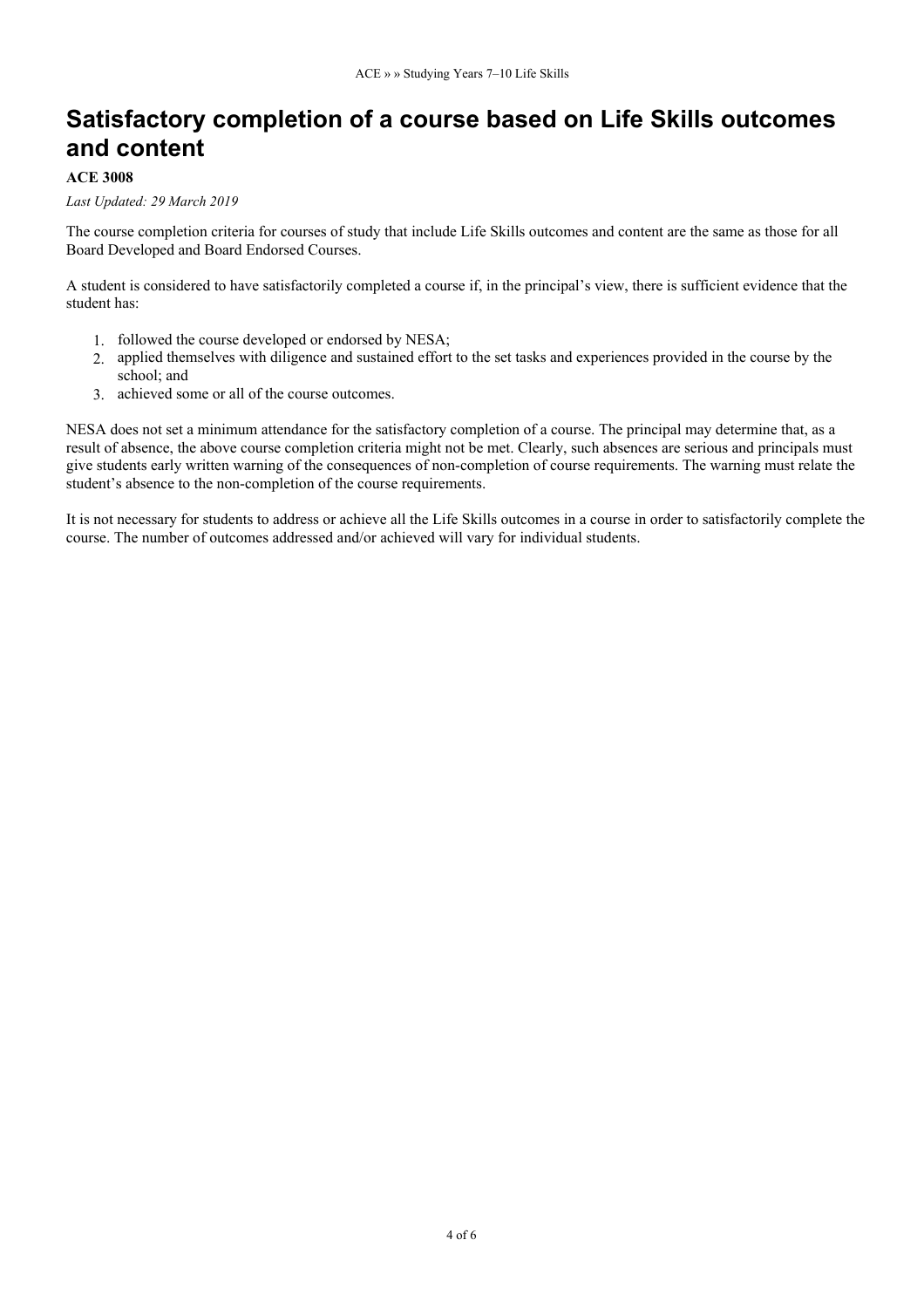# **Assessment of Years 7–10 Life Skills outcomes**

### **ACE 3009**

#### *Last Updated: 4 December 2017*

Each student accessing a course based on Life Skills outcomes and content in Years 7–10 will be assessed on their achievement of the outcomes selected through the collaborative curriculum planning process. The syllabus outcomes and content form the basis of learning opportunities for students.

Assessment should provide opportunities for students to demonstrate achievement in relation to the selected outcomes. Assessment can occur in a range of situations or environments such as the school and wider community.

There is no requirement for formal assessment of Life Skills outcomes.

Students accessing courses based on Life Skills outcomes and content may achieve the designated outcomes independently or with support.

An outcome should be considered as 'achieved independently' if there is evidence that a student can demonstrate the achievement of an outcome either:

- without adjustments , or
- with adjustments that enable the student to access course work and/or demonstrate achievement during assessment opportunities. These adjustments should have been determined through the collaborative curriculum planning process.

Schools are not required to use the Common Grade Scale (A–E) or equivalent to report achievement for students undertaking courses based on Life Skills outcomes and content.